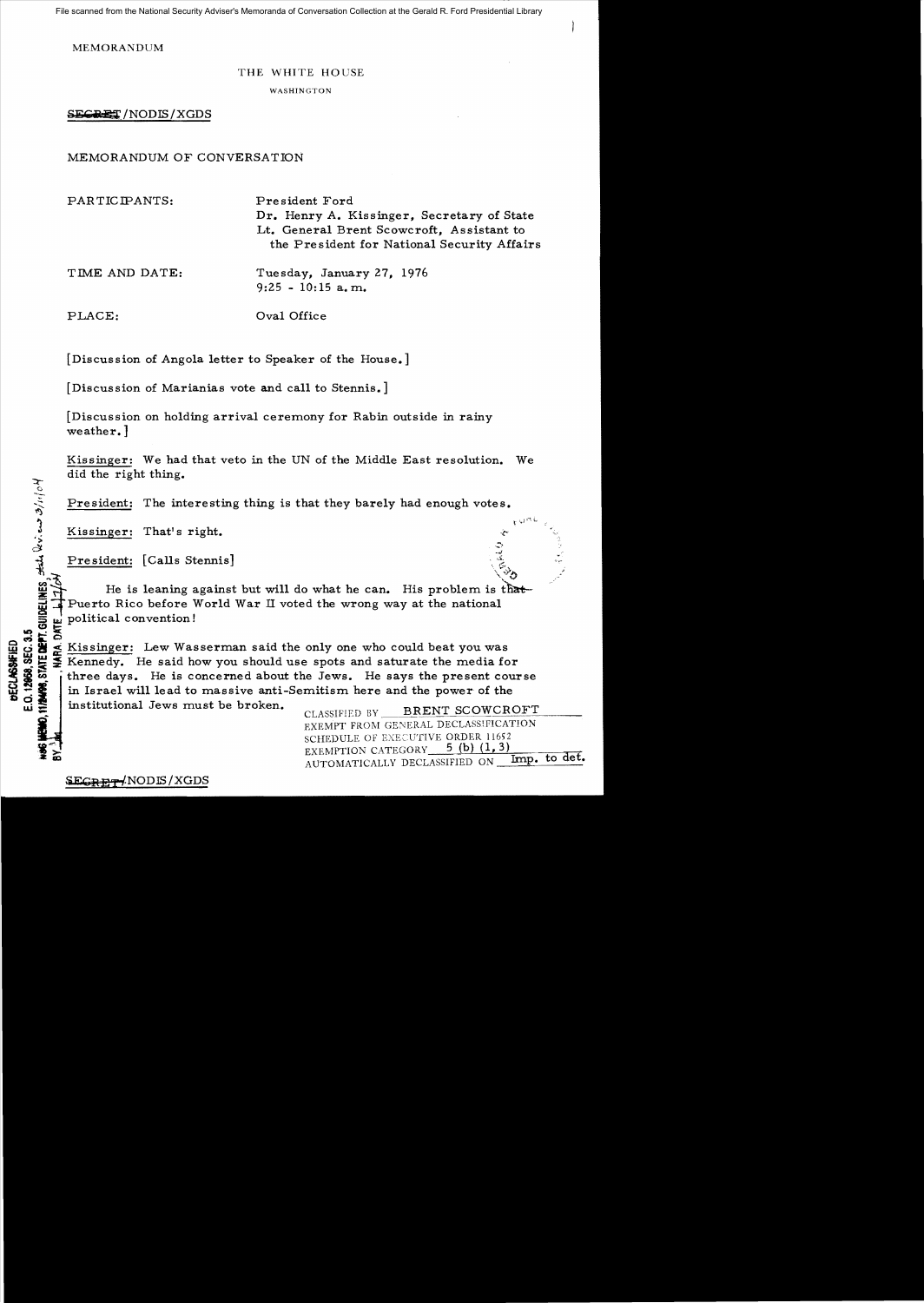## $\bigoplus$   $\bigoplus$   $\bigoplus$   $\bigoplus$   $\bigoplus$   $\bigoplus$   $\bigoplus$   $\bigoplus$   $\bigoplus$   $\bigoplus$   $\bigoplus$   $\bigoplus$   $\bigoplus$   $\bigoplus$   $\bigoplus$   $\bigoplus$   $\bigoplus$   $\bigoplus$   $\bigoplus$   $\bigoplus$   $\bigoplus$   $\bigoplus$   $\bigoplus$   $\bigoplus$   $\bigoplus$   $\bigoplus$   $\bigoplus$   $\bigoplus$   $\bigoplus$   $\bigoplus$   $\bigoplus$   $\bigopl$

I had a session with Harlow and Timmons and Korologos about my problems on the Hill and what to do about it. They said the number one issue was the perception that we are not together. It is contradictory on substance we are together but I may be too dominant, but on selling we aren't together.

President: That is a curious thing.  $I_{\bullet} \ldots$ 

Kissinger: You might want to talk to Harlow, for what it's worth.

President: I will -- this week. We ought to do whatever we can. Golly -you and Betty are the most popular in the country. I am lagging behind.

Kissinger: Did you see the Evans and Novak article that Rumsfeld is joining Simon on Iranian oil?

[Some discussion.]

On Rabin -- it is a delicate situation. We stuck with them on the veto but we are running out.

The Israelis blocked any possibility of progress with Jordan program and that led to Rabat. They have blocked any progress with Syria and so Syria is turning to the PLO. Israel can't just continue to stall. They say they want to talk to Hussein but they have been doing it for eight years. Talking to him won't help unless they give him a major proposal.

If they were a big government they would make a big offer - - retreat a few miles from the border on all the fronts in exchange for nonbelligerency. You could sell this one on a Middle East trip -- if you still plan one.

President: I definitely do, depending on the primaries. Should we agree to Geneva without knowing what Israel will do?

Kissinger: They are totally cynical on Geneva. They're for it because they know nothing will happen. The first item of business will be the PLO and they'll bring about an immediate stalemate.

[Discussion of the Moynihan meeting.]

I wouldn't mention the settlements except maybe at dinner.

~CRET /NODIS/XGDS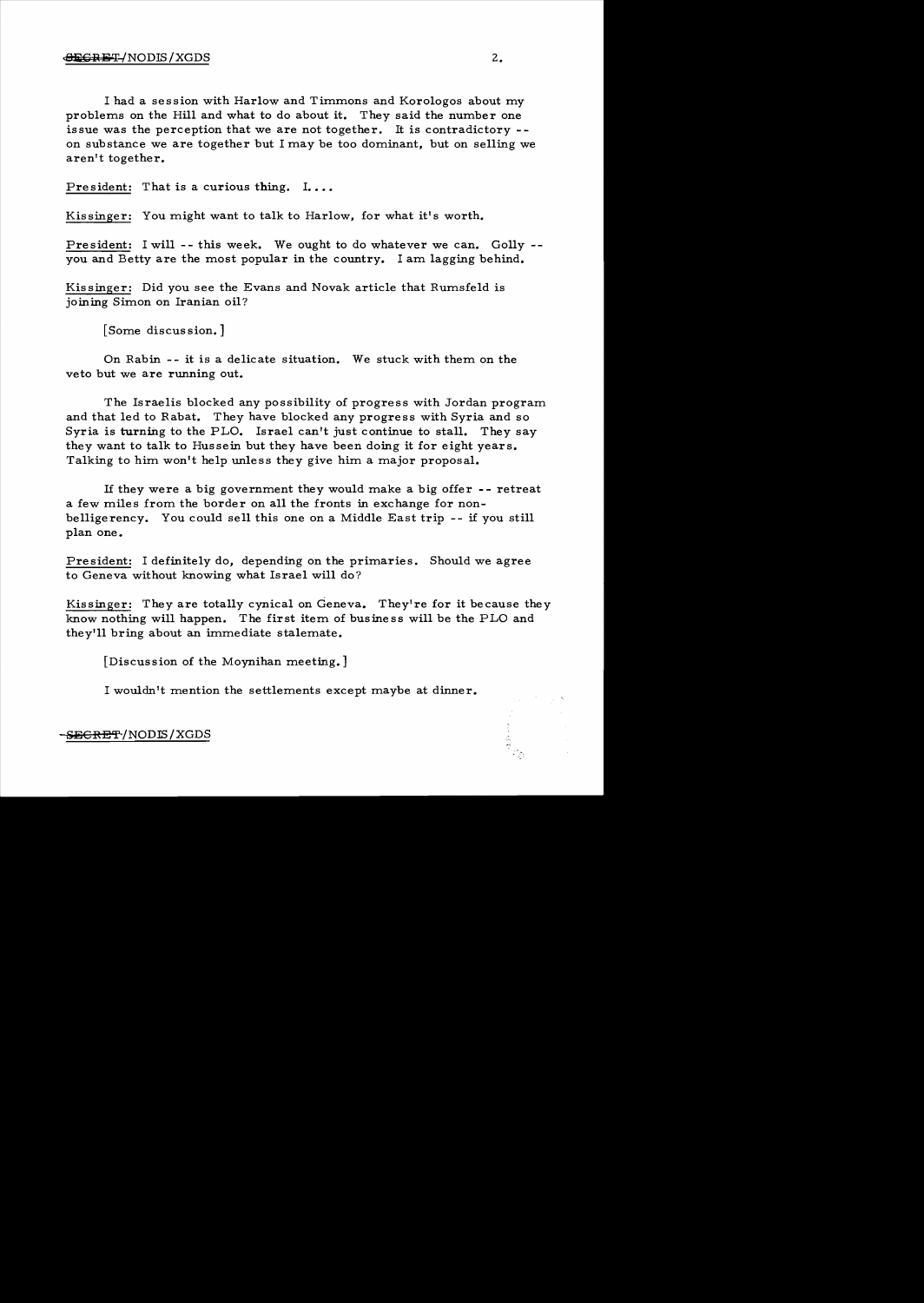I would tell him if there is a war we will use it for making a final settlement.

[Discussion of military equipment. ]

I think you have to tell him we have to move and just talking to Jordan won't do it.

He wants a tour d'horizon today. I would listen and I'll take him on at breakfast tomorrow if there is to be a blow-up, and then you can reinforce it at tomorrow's meeting. I would be very firm with him that he can't continue this kind of relationship and that you won't play electoral politics with foreign policy.

President: I notice Jordan is going to the Soviets to buy helicopters. What the Congress is doing to us.... The mess we had on HAWK missiles.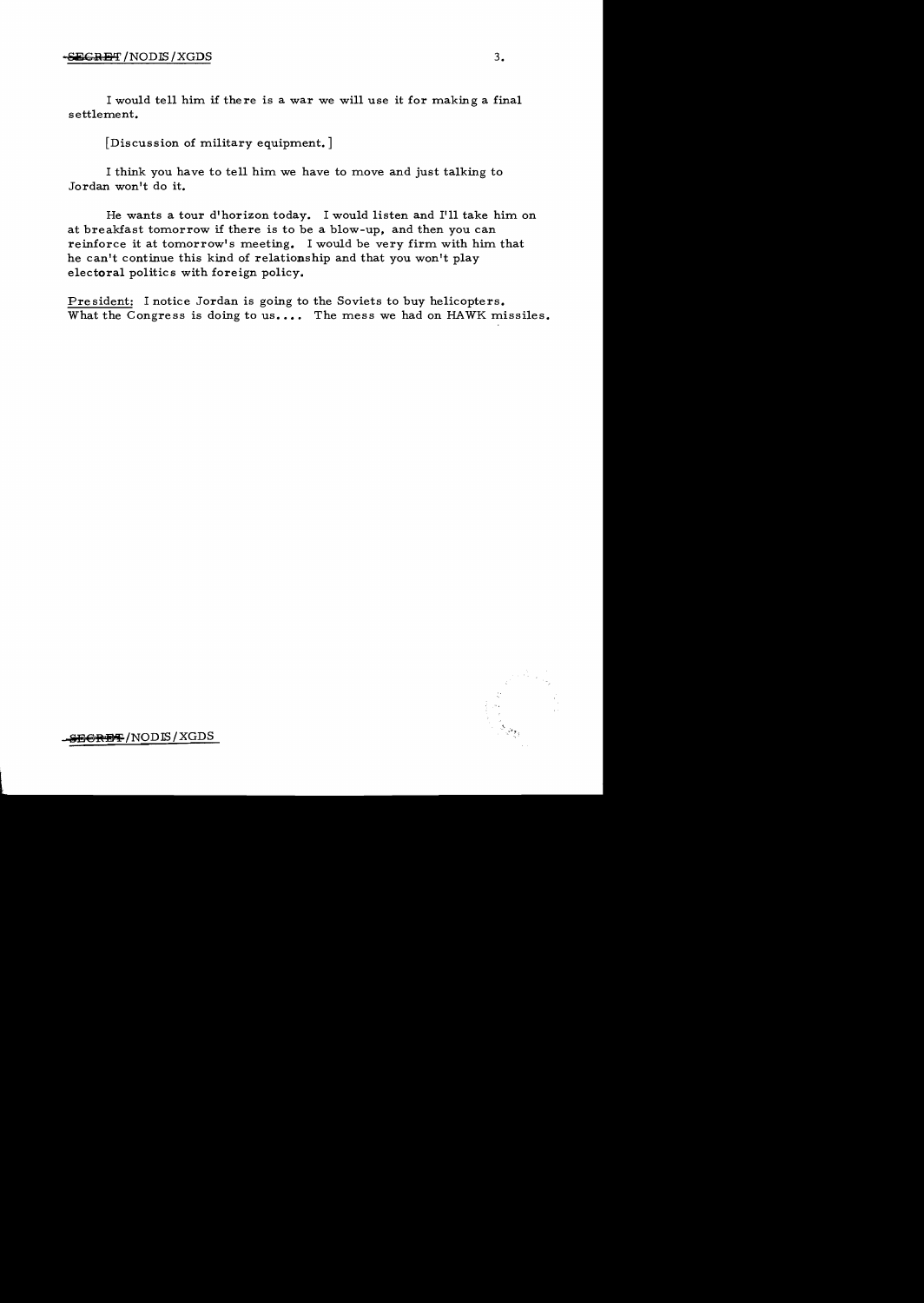Jan 27th, 1976

(Insurance of Congole letter to Spectal) Domsom p Environne vote + call à Sterino) (Holding around ceremany antside) We had that with in a VIV, we did a night thing. Internating thing truet thing bandy lived enough Tunto-K That ught (Calls Stermis) He leaving against long with do what he can. His prob is that Peresto Rica lopse as WII withdown way at note pol. commeting har Wasserman said my and who could land you was Known by. He said home you Konel use spoto (soturnte for 3 days). It & concerned about Juno - will lead to mossime anti Semetra ne parois de institutional Jerus most be broken, I had a resorin cut / Harland, Tommon, etc. what my predio on Hill + what to do almost it. They knil a #1 po issue was peruption that an not treption. It is contradictory on surts, we are together but I might to demonant, but ou éelling une avent "together. P That is a cerciain thing & ... K you we get court to late & Karlow frosted it anote I letter the wird this much, we any tot a charitime un com. Colly-ya + Betty are a most page popular in country. Jam layging artimed K Del you see EXXI ou Renafeld Joning Simon on Iran out? (Som desversion) On Roma- It is a shheath int, We stack u/ there on a rute but weare running out, DECLASSIFIED E.O. 12958, SEC. 3.5 NSC MEMO, 11/24/08, STATE DEFT. GUIDELINES, State lov. en  $\mathcal{I}_1/\rho$ 4  $-$ , NARA, DATE  $\frac{1}{2}$ 2/04